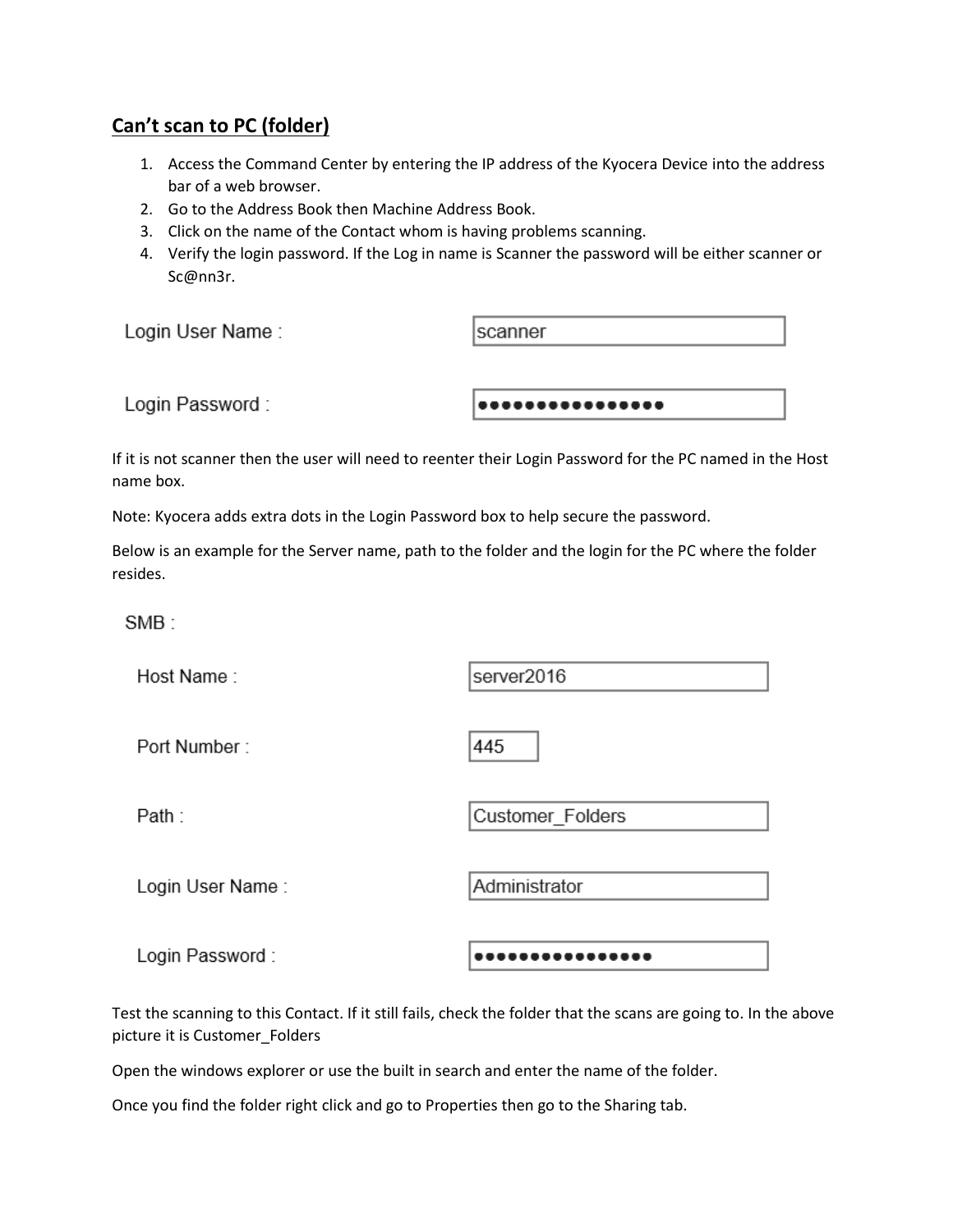|                                                             | <b>Scan Properties</b>                                                   |          |                                                                   |           | × |  |  |
|-------------------------------------------------------------|--------------------------------------------------------------------------|----------|-------------------------------------------------------------------|-----------|---|--|--|
| General                                                     | Sharing                                                                  | Security | <b>Previous Versions</b>                                          | Customize |   |  |  |
|                                                             | Network File and Folder Sharing                                          |          |                                                                   |           |   |  |  |
|                                                             | Scan<br><b>Not Shared</b>                                                |          |                                                                   |           |   |  |  |
| <b>Not Shared</b>                                           | Network Path:<br>Share                                                   |          |                                                                   |           |   |  |  |
|                                                             | <b>Advanced Sharing</b><br>advanced sharing options.<br>Advanced Sharing |          | Set custom permissions, create multiple shares, and set other     |           |   |  |  |
|                                                             | <b>Password Protection</b><br>access shared folders                      |          | People must have a user account and password for this computer to |           |   |  |  |
| To change this setting, use the Network and Sharing Center. |                                                                          |          |                                                                   |           |   |  |  |
|                                                             |                                                                          |          | OK<br>Cancel                                                      | Apply     |   |  |  |
| Click on Share.                                             |                                                                          |          |                                                                   |           |   |  |  |
|                                                             | Network File and Folder Sharing                                          |          |                                                                   |           |   |  |  |

|            | Scan<br>Not Shared |  |
|------------|--------------------|--|
| Not Shared | Network Path:      |  |
|            | Share              |  |

Enter the user Everyone and make sure it is set to Read/Write. Click Share then Done.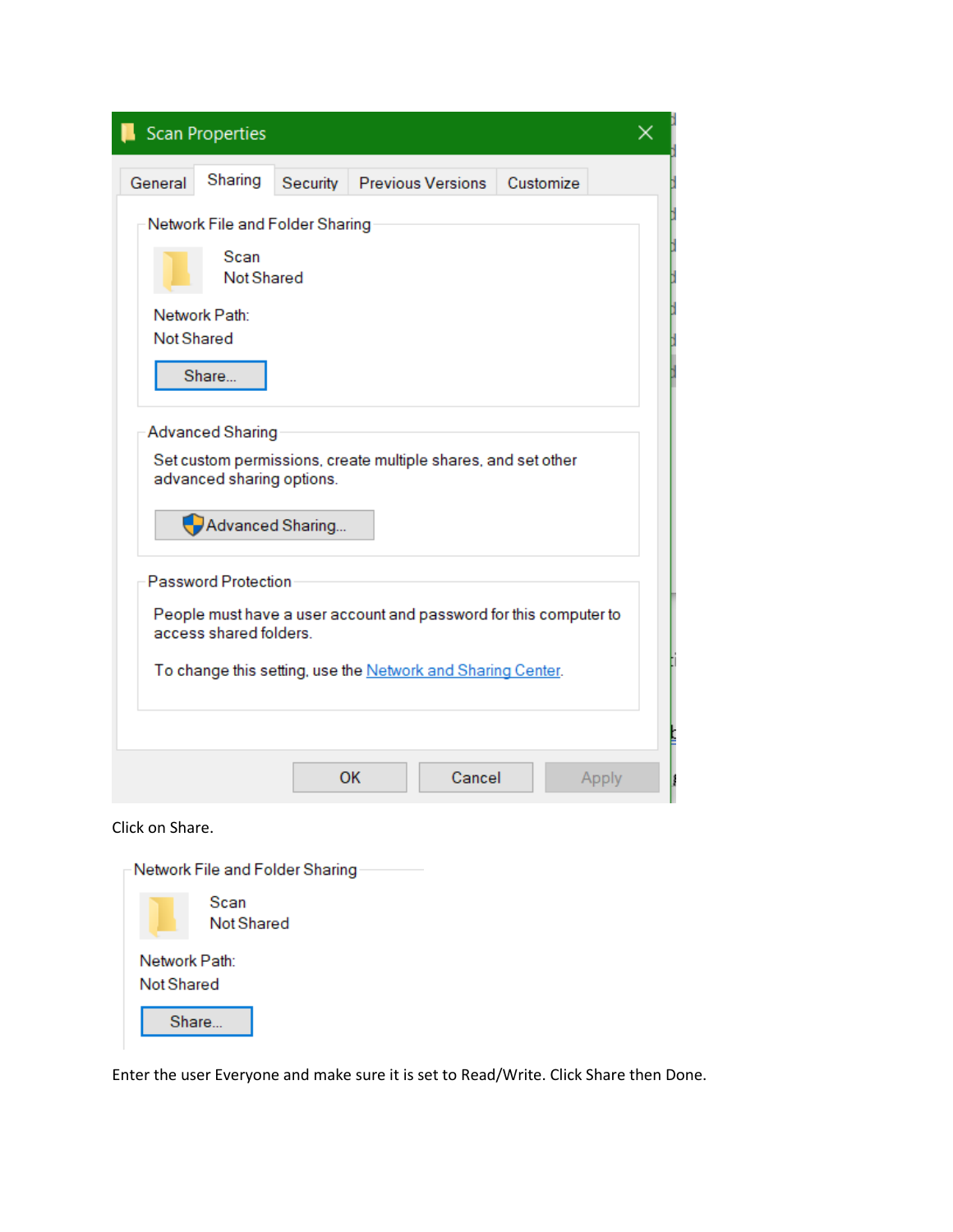# Choose people to share with

Type a name and then click Add, or click the arrow to find someone.

| $\checkmark$       |                                 | Add |
|--------------------|---------------------------------|-----|
| Name               | Permission Level                |     |
| <b>SP</b> Everyone | Read/Write $\blacktriangledown$ |     |
| Ken                | Owner                           |     |

On the same tab Click Advanced Sharing button.

| - Advanced Sharing                                                                         |  |
|--------------------------------------------------------------------------------------------|--|
| Set custom permissions, create multiple shares, and set other<br>advanced sharing options. |  |
| Advanced Sharing                                                                           |  |

Check the Box to Share this folder and then click on Permissions.

| Share this folder                          |         |
|--------------------------------------------|---------|
| Settings                                   |         |
| Share name:                                |         |
| Scan                                       |         |
| Add<br>Remove                              |         |
| Limit the number of simultaneous users to: | 20<br>≑ |
| Comments:                                  |         |
|                                            |         |
|                                            |         |
| Caching<br>Permissions                     |         |
| Cancel<br>OK                               | Apply   |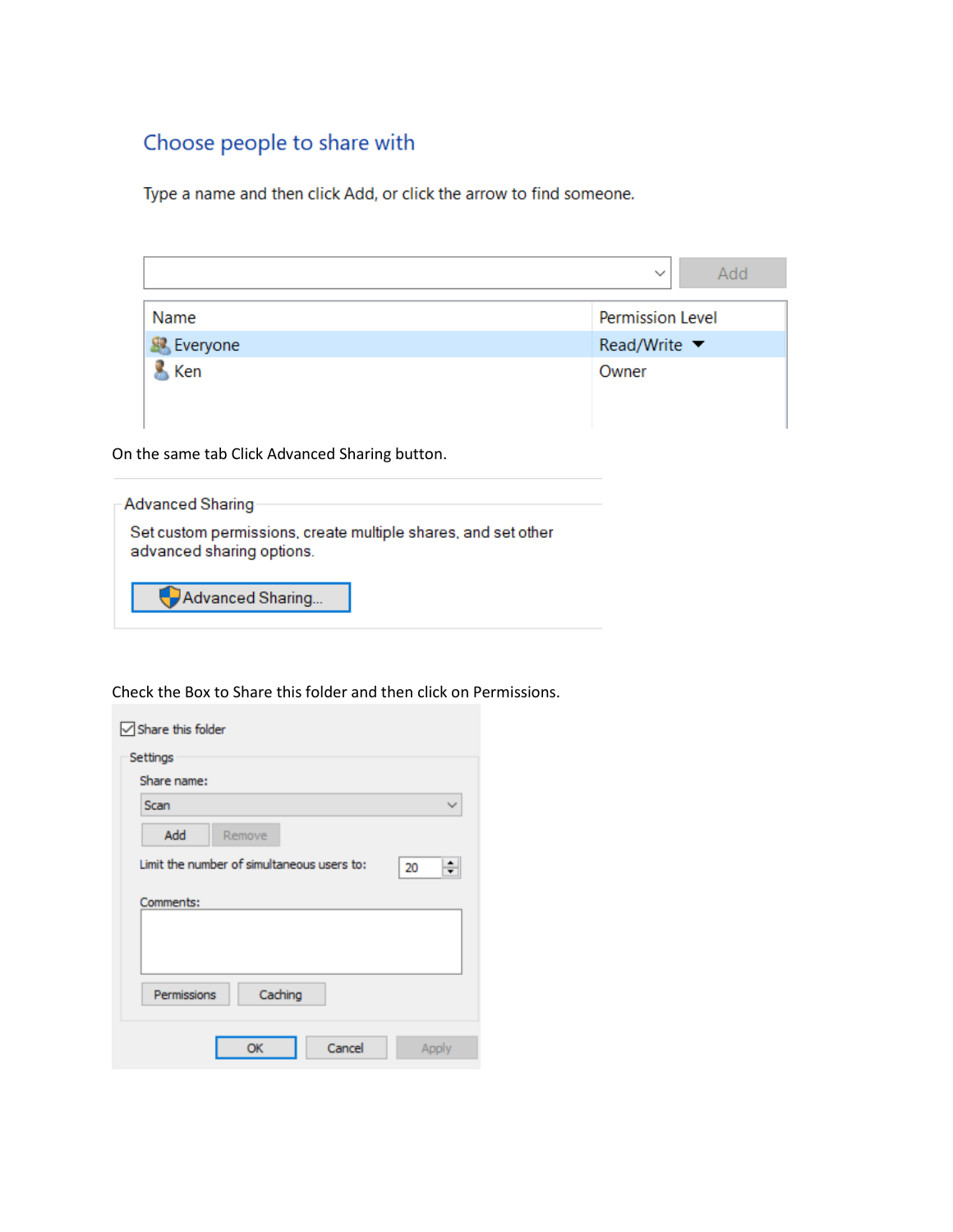With Everyone highlighted make sure the Full Control box is checked under Allow and click OK twice.

| <b>Share Permissions</b>                                  |              |        |  |  |  |
|-----------------------------------------------------------|--------------|--------|--|--|--|
| Group or user names:                                      |              |        |  |  |  |
| Everyone                                                  |              |        |  |  |  |
| <b>SZ</b> Administrators (DESKTOP-H8GIPOI\Administrators) |              |        |  |  |  |
|                                                           |              |        |  |  |  |
|                                                           |              |        |  |  |  |
|                                                           |              |        |  |  |  |
|                                                           |              |        |  |  |  |
|                                                           | Add          | Remove |  |  |  |
| Permissions for Everyone                                  | Allow        | Deny   |  |  |  |
| <b>Full Control</b>                                       | ✓            |        |  |  |  |
| Change                                                    | $\checkmark$ | Ξ      |  |  |  |
| Read                                                      | $\checkmark$ |        |  |  |  |
|                                                           |              |        |  |  |  |
|                                                           |              |        |  |  |  |
|                                                           |              |        |  |  |  |
|                                                           |              |        |  |  |  |
|                                                           |              |        |  |  |  |
|                                                           |              |        |  |  |  |
| OK                                                        | Cancel       | Apply  |  |  |  |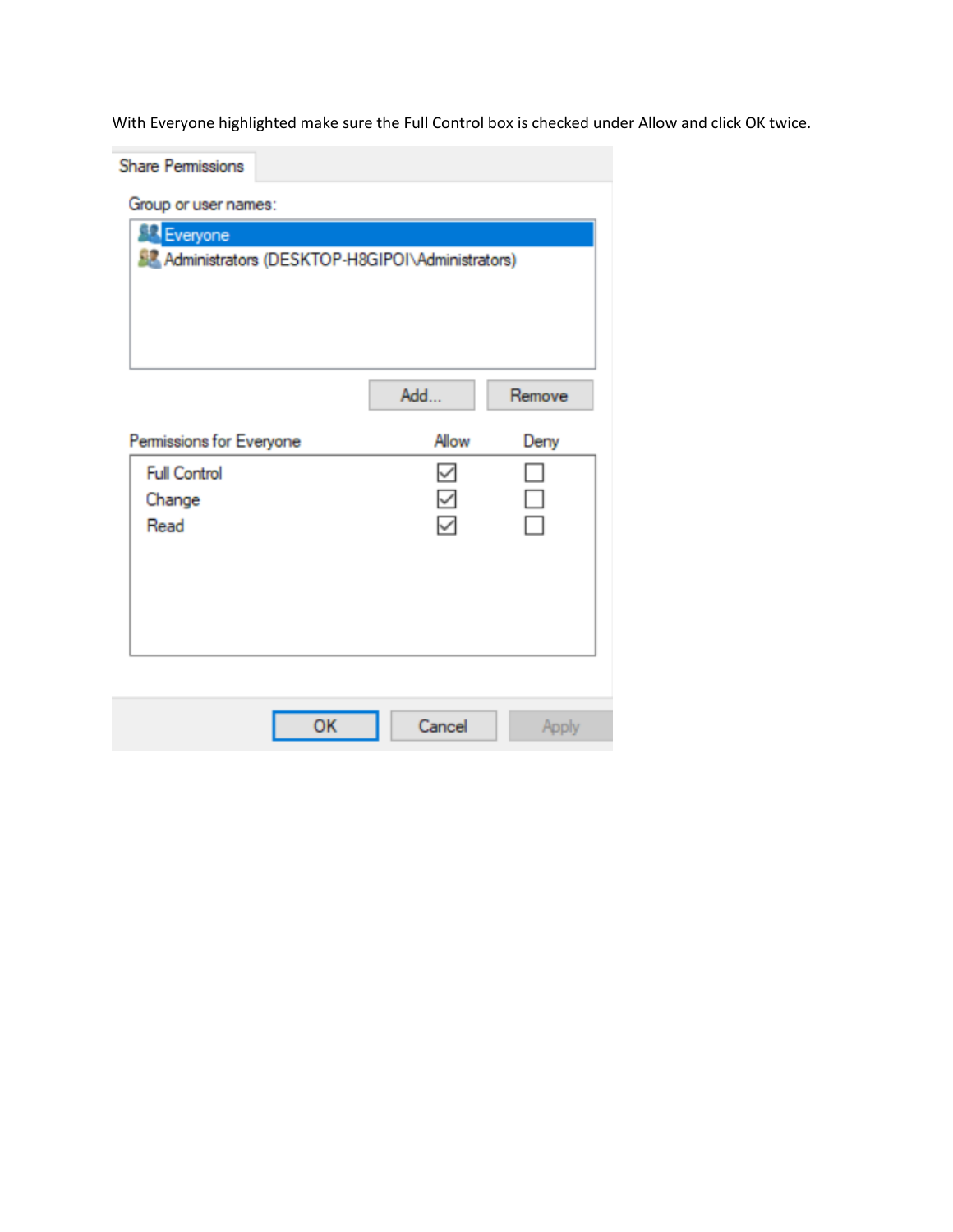Go to the Security Tab and make sure the user Everyone is allowed Full Control then click Apply then

| Sharing<br>General                                              | Security | <b>Previous Versions</b>                                  | Customize |   |
|-----------------------------------------------------------------|----------|-----------------------------------------------------------|-----------|---|
| Object name:                                                    | C:\Scan  |                                                           |           |   |
| Group or user names:                                            |          |                                                           |           |   |
| Everyone                                                        |          |                                                           |           |   |
| <b>BE SYSTEM</b>                                                |          |                                                           |           |   |
| Ken (DESKTOP-H8GIPOI\Ken)                                       |          |                                                           |           |   |
|                                                                 |          | <b>BL</b> Administrators (DESKTOP-H8GIPOI\Administrators) |           |   |
|                                                                 |          |                                                           |           |   |
| To change permissions, click Edit.                              |          |                                                           | Edit      |   |
|                                                                 |          |                                                           |           |   |
|                                                                 |          |                                                           |           |   |
| Permissions for Everyone                                        |          | Allow                                                     | Deny      |   |
| <b>Full control</b>                                             |          |                                                           |           | ́ |
| Modify                                                          |          |                                                           |           |   |
| Read & execute                                                  |          |                                                           |           |   |
| List folder contents                                            |          |                                                           |           |   |
| Read                                                            |          |                                                           |           |   |
| Write                                                           |          | くくへく                                                      |           |   |
| For special permissions or advanced settings,<br>click Advanced |          |                                                           | Advanced  |   |
|                                                                 |          |                                                           |           |   |

#### click on close .

Test the scan from the device again.

There is a new Utility from Kyocera that can help with setting up the scanning to folder. Here is a link to th[e scan to folder set up tool.](https://usa.kyoceradocumentsolutions.com/content/dam/kdc/kdag/downloads/technical/executables/utilities/kyoceradocumentsolutions/us/en/ScanToSMB_11132122.zip) Click open to install and run it or save it.

| What do you want to do with ScanToSMB v1.1.0226.16 signed.zip |      |      |        |  |
|---------------------------------------------------------------|------|------|--------|--|
| $(5.7 \text{ MB})$ ?                                          | Open | Save | Cancel |  |
| From: usa.kyoceradocumentsolutions.com                        |      |      |        |  |

Highlight the folder and click on Extract all.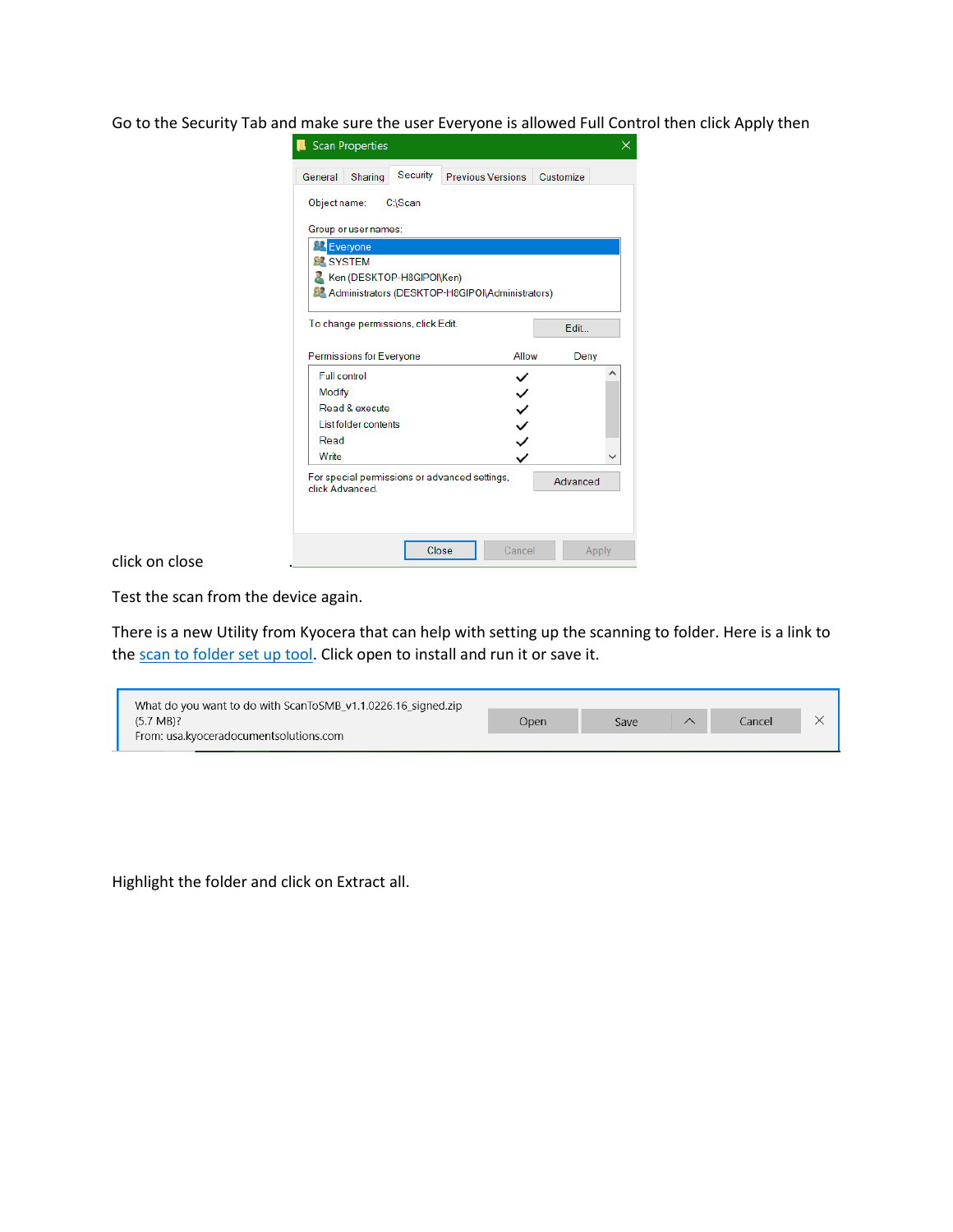|                 |                   |              | Compressed Folder Tools                                      |  | ScanToSMB_v1.1.0226.16_signe |  |
|-----------------|-------------------|--------------|--------------------------------------------------------------|--|------------------------------|--|
| are             | View              |              | Extract                                                      |  |                              |  |
| <b>Pictures</b> |                   |              | <b>Warranty Scans</b>                                        |  |                              |  |
| <b>RW MFP</b>   |                   |              | <b>Service Manuals</b>                                       |  |                              |  |
|                 | kyocera commands  |              | <b>Documents</b>                                             |  | Extract<br>all               |  |
|                 | <b>Extract To</b> |              |                                                              |  |                              |  |
|                 |                   |              | Packages > Microsoft.MicrosoftEdge 8wekyb3d8bbwe > TempState |  |                              |  |
| ⋏<br>Name       |                   |              | ⌒                                                            |  | <b>Type</b>                  |  |
|                 |                   | v1.1.0226.16 |                                                              |  | File folder                  |  |
|                 |                   |              | ■ Scan to Folder Setup Tool for SMB  Microsoft Word Docur    |  |                              |  |
|                 |                   |              | Scan to Folder Setup Tool for SMB  Microsoft Word Docur      |  |                              |  |
|                 |                   |              |                                                              |  |                              |  |
|                 |                   |              |                                                              |  |                              |  |

#### Click on Extract.



| <b>Contract and Contract Contract and</b><br>u ac. | ancel |  |
|----------------------------------------------------|-------|--|
|                                                    |       |  |

### Open the folder.

| Name.                                                                               | Date modified                 | Type | <b>Size</b> |
|-------------------------------------------------------------------------------------|-------------------------------|------|-------------|
| v1.1.0226.16                                                                        | 1/25/2019 11:35 A File folder |      |             |
| <b>M</b> Scan to Folder Setup Tool for SMB - Rea 1/25/2019 11:35 A Microsoft Word D |                               |      | 45 KB       |
| <b>N</b> Scan to Folder Setup Tool for SMB - Rea 1/25/2019 11:35 A Microsoft Word D |                               |      | 48 KB       |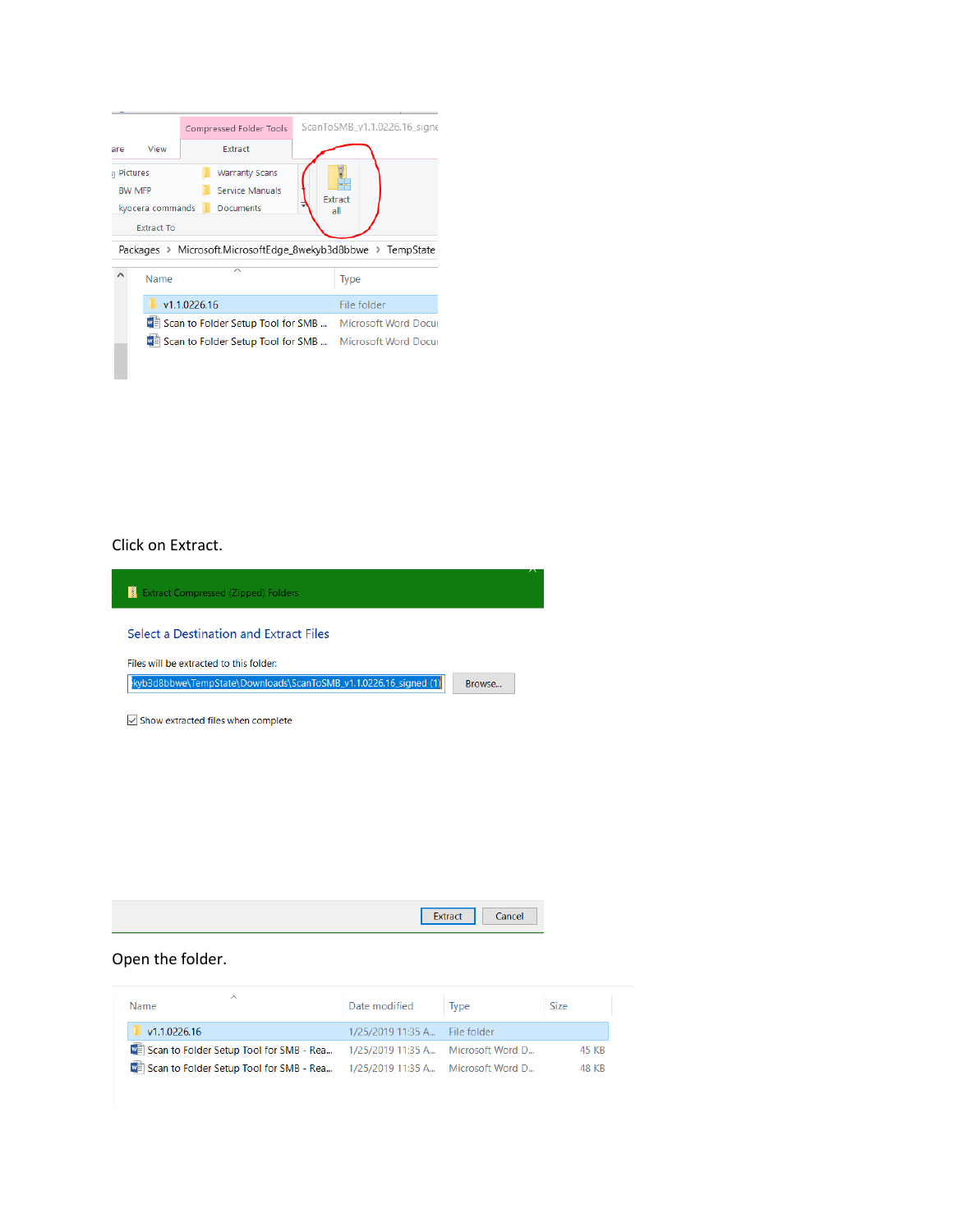Double click on KmSMB and click Yes.

Name

- KMADDBOKAPI.dll
- **N** KMAUTHAPI.dll
- KMDEVINFAPI.dll
- <sup>8</sup> KmDiscover.dll
- KMJOBMNGAPI.dll
- KMLCHKAPI.dll
- KMLOGINFAPI.dll
- KMPASSAPI.dll
- KMPNLSETAPI.dll
- KmSMB

Select Run instead of install.

Follow the instructions from the tool. There are also 2 read me files that may help.

Also, make sure the network you are connected to is either set to Home or Private. This can be found in Network and Internet settings.

## **Status**

Network status

Ournetwork5 Private network

One more thing to check in Windows 10 if you are still unable to scan to folder.

1. You may have to add a rule to the Windows Firewall if the scanning still fails. Access the Windows Firewall through the Control Panel.

Click on Advanced Settings.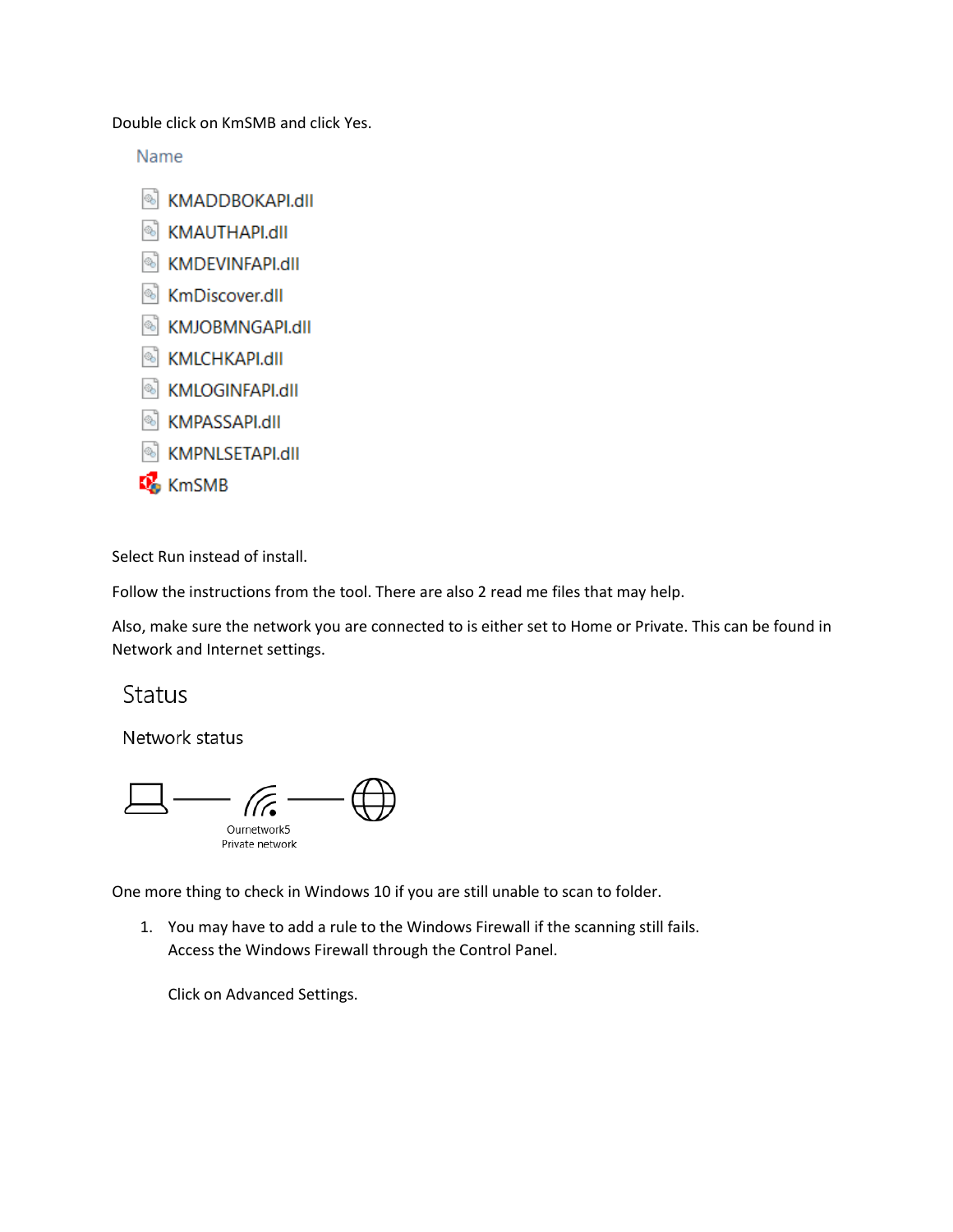

Click on Inbound Rules.



Click on New Rule.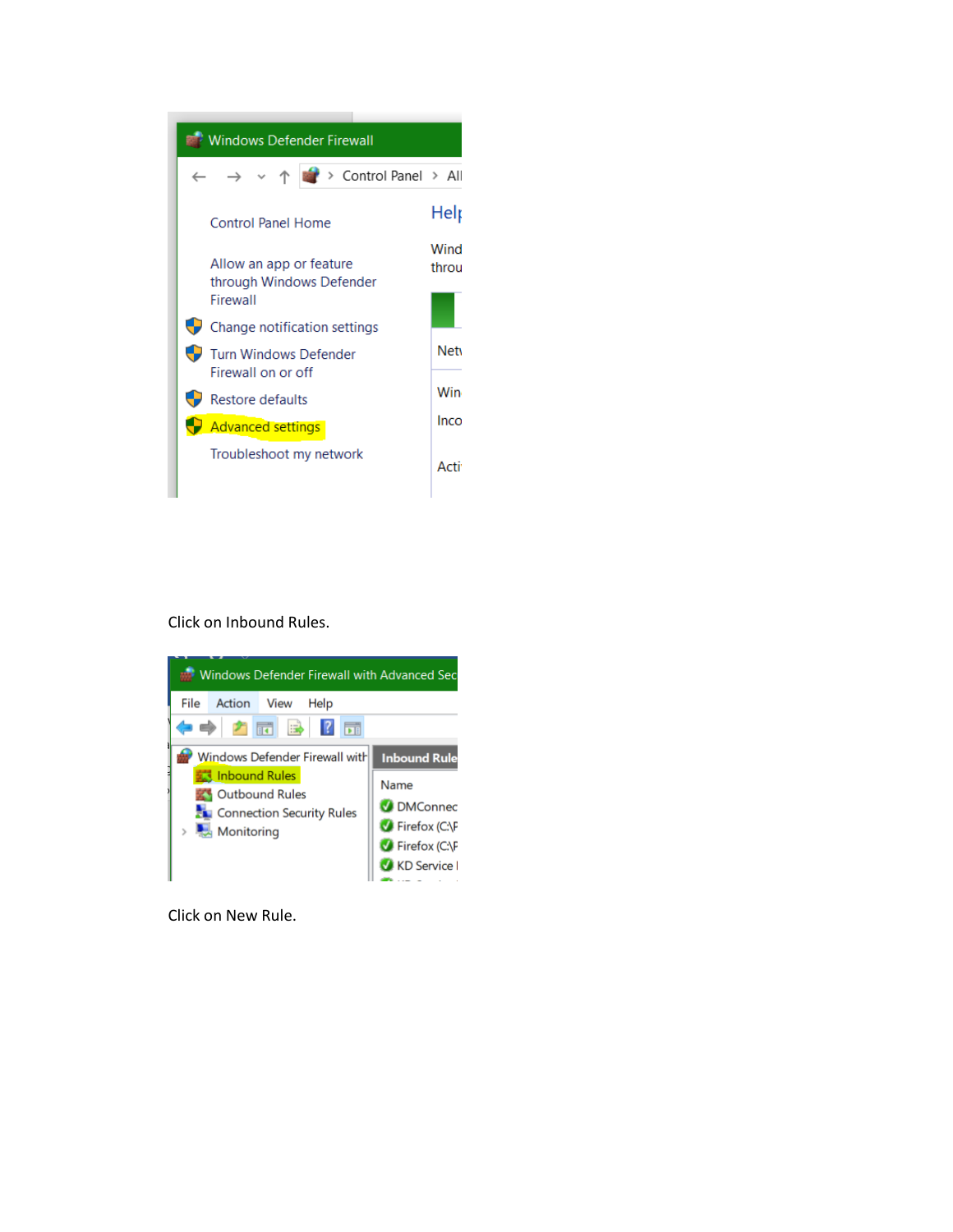

Select Port. Then click on Next.

| What type of rule would you like to create?              |
|----------------------------------------------------------|
| Program                                                  |
| Rule that controls connections for a program.            |
| <b>Port</b>                                              |
| Rule that controls connections for a TCP or UDP port.    |
| <b>Predefined:</b>                                       |
| AllJoyn Router                                           |
| Rule that controls connections for a Windows experience. |
| Custom                                                   |
| Custom rule                                              |

Enter Port # 445 and click Next.

| Does this rule apply to TCP or UDP?                                                 |                                    |
|-------------------------------------------------------------------------------------|------------------------------------|
| $\odot$ TCP<br><b>UDP</b>                                                           |                                    |
| Does this rule apply to all local ports or specific local ports?<br>All local ports |                                    |
| Specific local ports:                                                               | 445<br>Example: 80, 443, 5000-5010 |

Make sure Allow the connection is selected and click Next.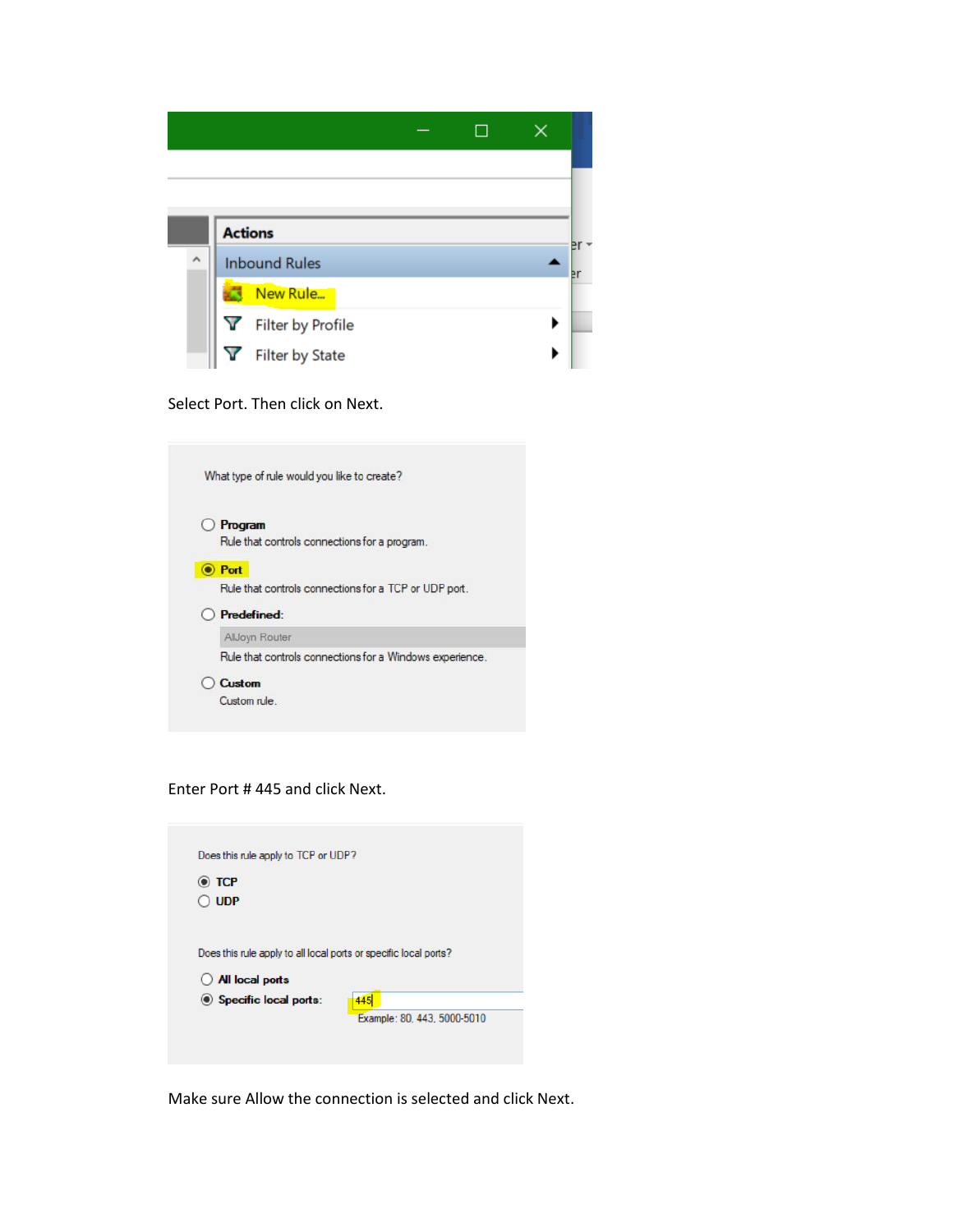| <b>Allow the connection</b>                                                                                                                        |
|----------------------------------------------------------------------------------------------------------------------------------------------------|
| This includes connections that are protected with IPsec as well a                                                                                  |
| Allow the connection if it is secure                                                                                                               |
| This includes only connections that have been authenticated by<br>will be secured using the settings in IPsec properties and rules in<br>Rule node |
| Customize.                                                                                                                                         |

Make sure the correct type of network is selected. Note: if this PC is a laptop and sometimes connected to a Public network, unselect Public Network and click Next.

| When does this rule apply?                                                                                      |
|-----------------------------------------------------------------------------------------------------------------|
| Domain<br>Applies when a computer is connected to its corporate domain.                                         |
| Private<br>Applies when a computer is connected to a private network location, such as a home<br>or work place. |
| <b>Public</b><br>Applies when a computer is connected to a public network location.                             |

Name the rule and add a description if you want. And click finish.

| Name:        |
|--------------|
| SMB Scanning |

Test the scan to folder from the Kyocera MFP.